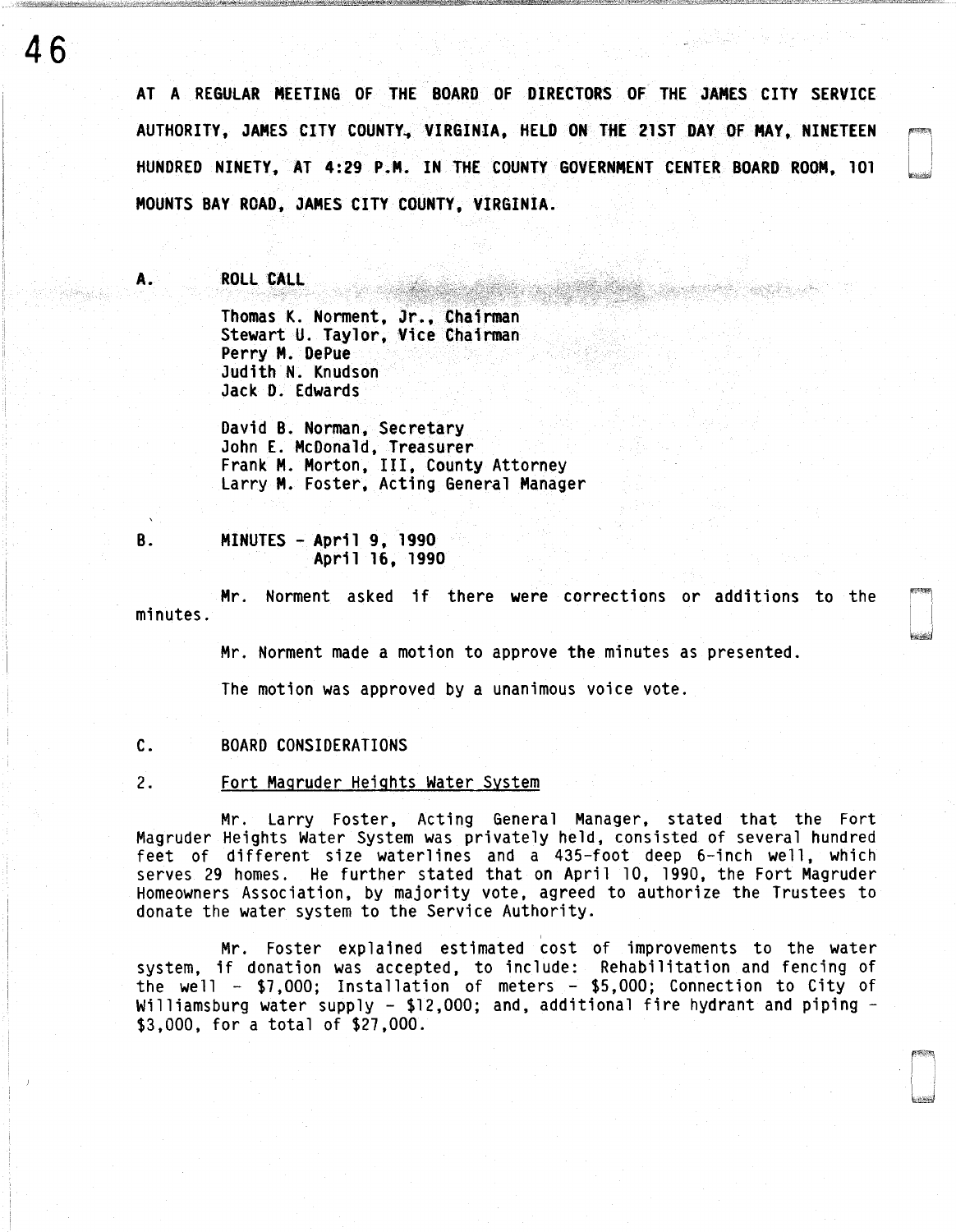Collection

SPECIAL USE PERMITS

| Mobile Home |  | $N-A$ |
|-------------|--|-------|
|             |  |       |
| Other       |  | \$50  |

.<br>기억% :

## SITE PLANS

| Residential Structures (Multi-Family) | \$ 50 |
|---------------------------------------|-------|
| Business or Shopping Center           | \$ 50 |
| Amendment to an approved plan         | \$ 25 |

# MASTER PLAN REVIEW

| Initial Review   |  | \$75 |
|------------------|--|------|
| Revision of plan |  | N-A  |

## SUBDIVISION PLAN REVIEW

Plat Review

Facility Review

\$25 per plat plus \$1 per lot over 15 lots.

\$100 per wastewater pumping station or well facility.

0290H

**Designations**<br>Designations<br>Designations

 $\eta = 1$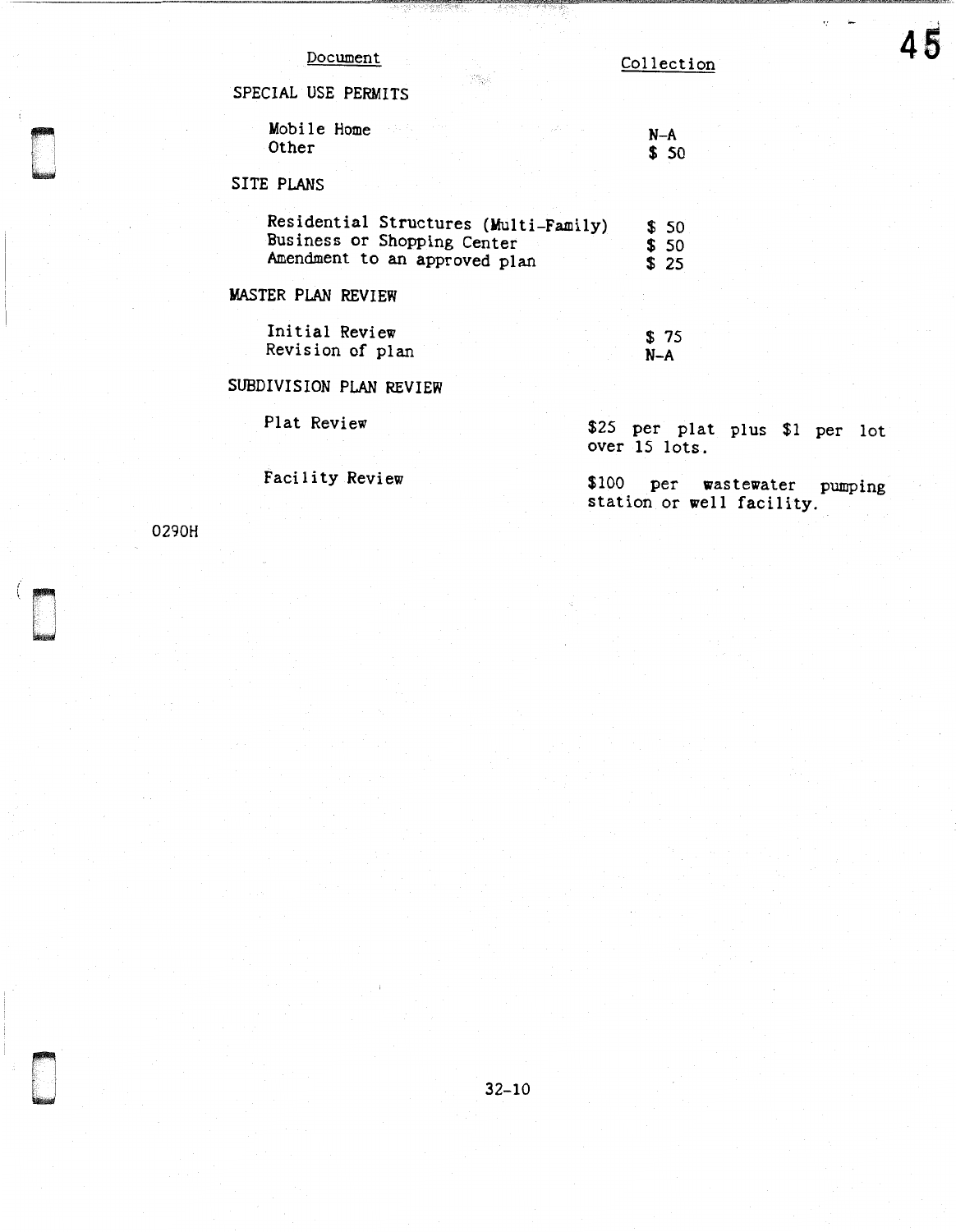Mr. Douglas Johnson, 26 Magruder Lane, speaking on behalf of the Homeowners Association. voiced agreement by the property owners and the Board of Trustees of donating the water system to the. Service Authority.

47

 $\frac{1}{\sqrt{2\pi\epsilon_0^2}}$  –2–

Mr. Norment made a motion to approve the resolution.

The motion was approved by a unanimous voice vote.

#### R E S 0 L U T I 0 N

#### MAGRUDER HEIGHTS WATER SYSTEM

- WHEREAS, the owners and Trustees of the Fort Magruder Heights Waterworks have requested the James City Service Authority to accept, by donation, the water system; and
- WHEREAS, one of the Authority's goals is to acquire and operate privately held water systems to ensure the provision of safe water to County citizens; and
- NOW, THEREFORE, BE IT RESOLVED by the Board of Directors of the James City Service Authority, James City County, Virginia, authorizes the Chairman of the Authority to accept the Fort Magruder Heights Water System as a donation to the Authority.
- NOW, THEREFORE BE IT FURTHER RESOLVED that the system will be supplied water from the City of Williamsburg under the following conditions:
	- 1. The James City Service Authority will purchase the water at a rate of \$.50 over the retail rate offered to City customers.
	- 2. The James City Service Authority will provide water to the subdivision at the earliest opportunity that it is economically feasible.
- 1. Property Acquisition Casey

Mr. Foster stated that staff had negotiated acquisition of approximately 2.88 acres adjacent to the JCSA/County facility on Tewning Road in order to to relieve congestion as a result of growth in County and Authority operations.

Staff recommended approval of the resolution authorizing the Chairman of the Board of Directors to execute the agreement to purchase the property.

Mr. Edwards made a motion to approve the resolution.

The motion was approved by a unanimous voice vote.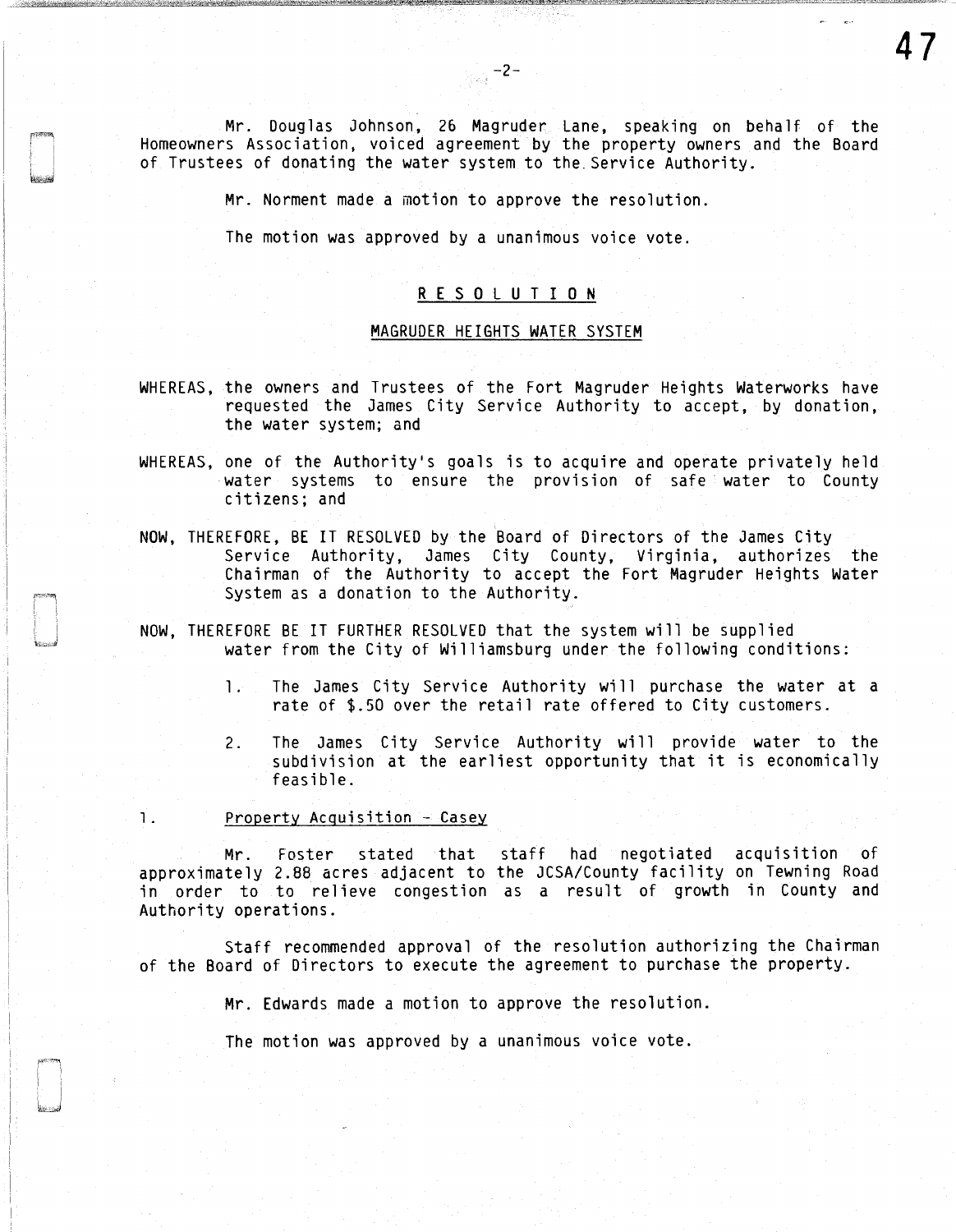### R E S 0 L U T I 0 N

-3-

#### PROPERTY ACOUISITION - CASEY

u<br>under

 $~$ 

- WHEREAS, the James City Service Authority's operations and maintenance facilities located on Tewning Road are experiencing congestion due to lack of space; and
- WHEREAS, Authority representatives have negotiated the purchase of 2.88 acres of property adjacent to the facility from its owners (Caseys); and
- WHEREAS, the owners have agreed to sell the property to the Authority for \$148, 500, and reimburse the Authority \$38, 500 for sewer improvements associated with other adjacent properties; and
- WHEREAS, the Authority has determined that the acquisition of the property will be in its interest by providing additional space for expansion of its operations and facilities; and
- WHEREAS the agreement for the purchase of the property is contingent upon the expiration of the Agricultural and Forestal District, in which the property is located, and the rezoning of the property to an appropriate zoning designation.
- NOW, THEREFORE, BE IT RESOLVED that the Chairman of the Board of Directors of the James City Service Authority, James City County, Virginia, is authorized to sign the agreement providing the terms for the acquisition of 2.88 acres of property adjacent to the existing Authority property on Tewning Road.
- E. BOARD REQUESTS AND DIRECTIVES None

The Board of Directors recessed for a work session on Regulations Governing Utility Service at 4:45 p.m.

Mr. Robert Smith, Assistant Manager, offered brief comments on the proposed amendments, which include provisions for deferred payments for connection fees for low income applicants, for connections that provide sewer to homes with failing drainfields, and provide clarification of existing regulations.

Following a brief discussion, Mr. Norment made a motion to adjourn.

The motion was approved by a unanimous voice vote.

The Board of Directors adjourned at 5:15 p.m.

David B. Norman **Secretary** 

1410w

48

 $\Bigg)$ 

 $\frac{1}{2}$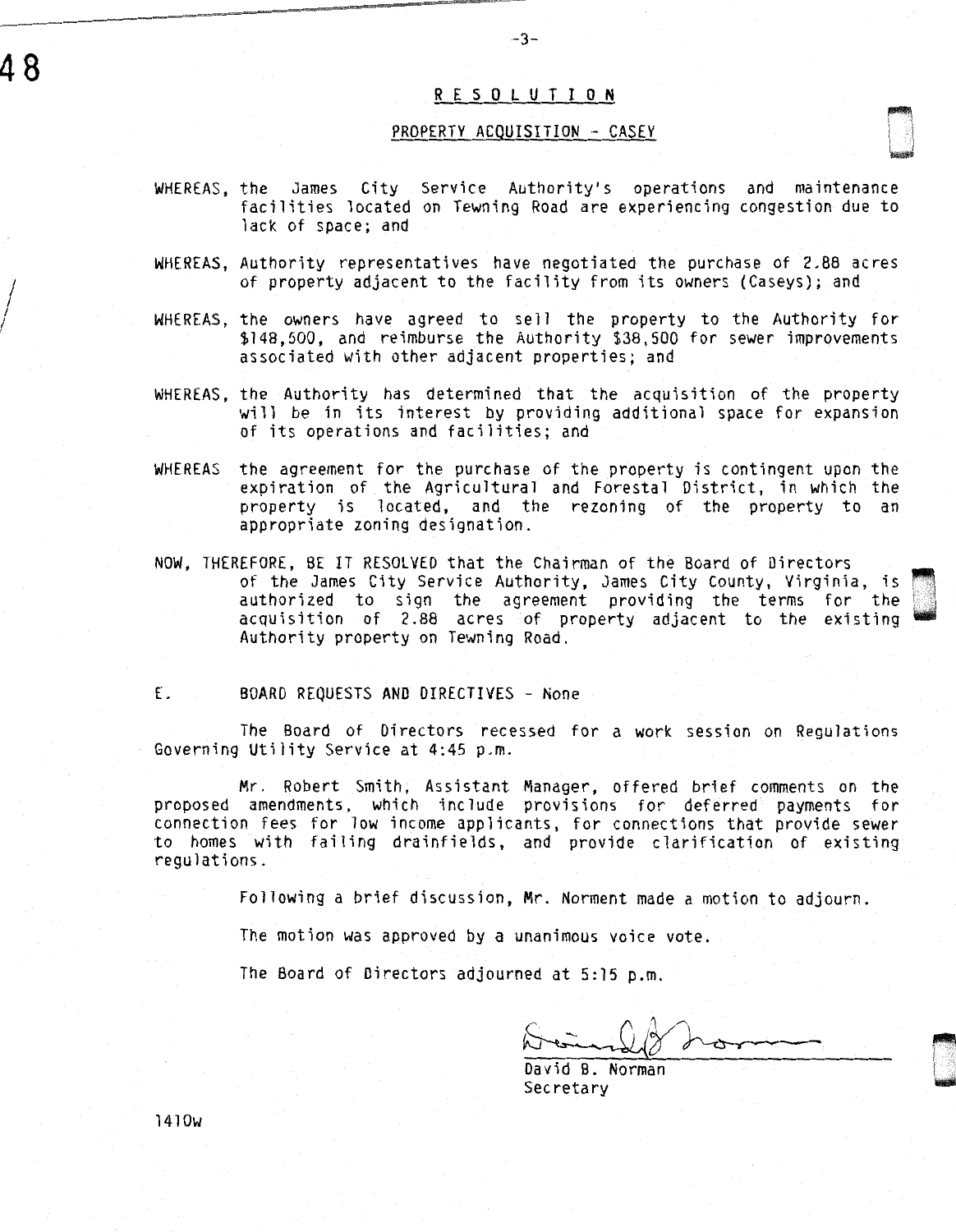THIS AGREEMENT, Made this \_\_\_\_\_\_ day of \_ 1990, by and between ROBERT T. CASEY and MARILYN T. CASEY, his wife, CARLTON D. CASEY and ELIZABETH W. CASEY, his wife, and CALVIN L. CASEY and ERCIL H. CASEY, his wife, hereinafter referred to as "CASEYS," the Seller, and the JAMES CITY SERVICE AUTHORITY, a body politic created by the County of James City, Virginia, hereinafter referred to as "AUTHORITY," the Purchaser.

森津

49  $\vert$ 

WHEREAS, CASEYS are the owners of a certain tract of land located in the County of James City, Virginia; and

WHEREAS, AUTHORITY desires to acquire 2.88 acres of CASEYS! property, adjacent to the existing AUTHORITY property on Tewning Road, which is more fully described below.

NOW, THEREFORE, THIS AGREEMENT WITNESSETH: That for and in consideration of the sum of Ten Dollars (\$10.00) paid by AUTHORITY to CASEYS, the receipt of which is hereby acknowledged, and the covenants and agreements herein contained, the parties hereto agree as follows:

1. CASEYS shall grant, bargain, convey and sell, with General Warranty and English Covenants of Title, unto AUTHORITY 2.88 acres of land on or before January 15, 1991, time being of the essence, said land described as follows:

> All that certain lot, piece or parcel of land situate, lying and being in James City County, Virginia and described as "2.88 Acres For Conveyance From R. T., c. D. & c. L. Casey to James City Service Authority"

> > 1

I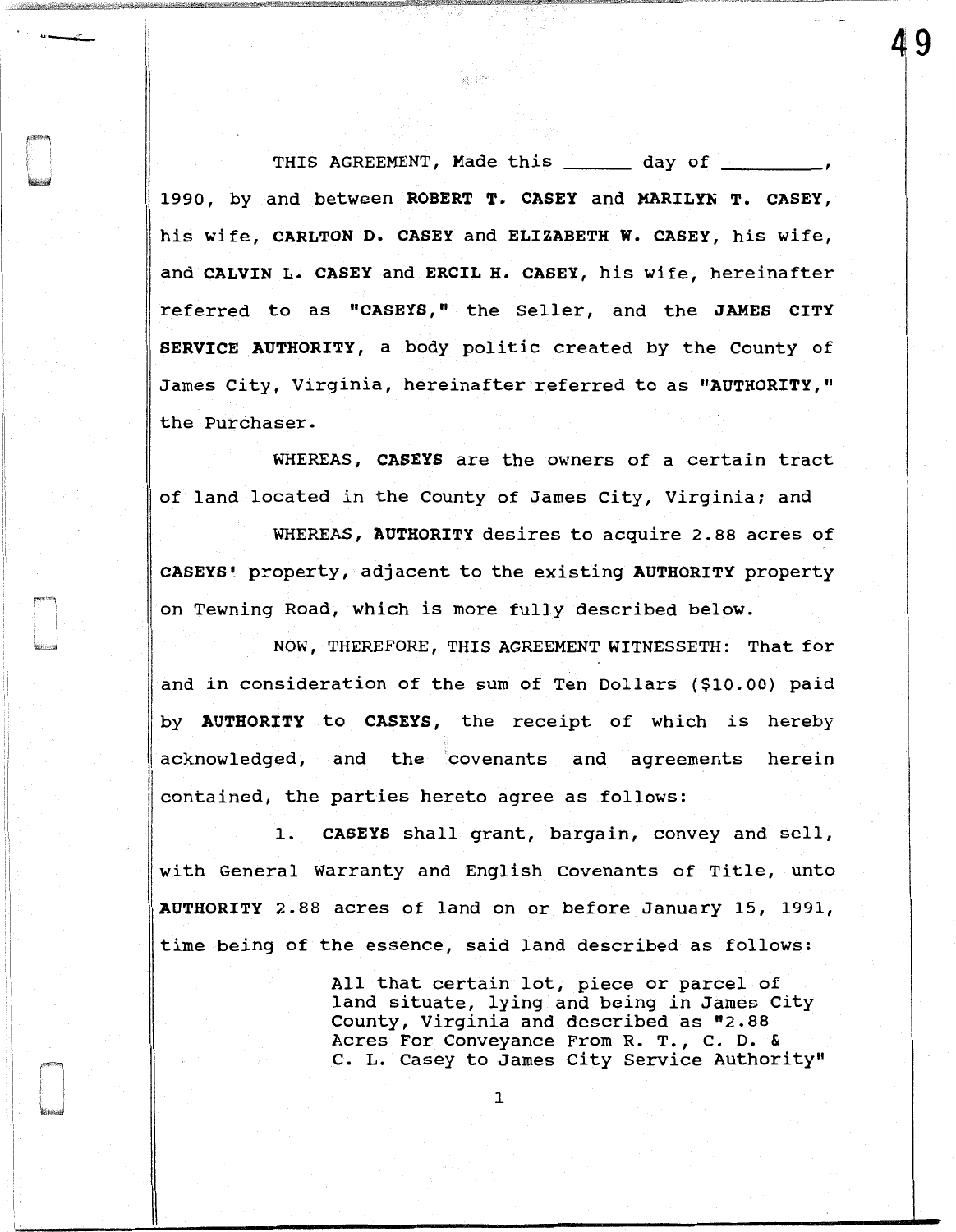as shown on that certain plat entitled, "PLAT FOR SUBDIVISION, TRANSFER & LINE EX-TINGUISHMENT BETWEEN PROPERTIES OWNED BY ROBERT T., CARLTON D. & CALVIN L. CASEY, AND JAMES CITY SERVICE AUTHORITY, JAMES CITY COUNTY, VIRGINIA," dated July 7, 1989, and made by AES, a professional corporation, which said plat is attached hereto.

 $\begin{bmatrix} 1 & 1 \\ 1 & 1 \end{bmatrix}$ I .. "

> $\mathbf{I}$  $\blacksquare$

~

I

l

Being a portion of the same property conveyed to the Grantor by deed dated January 19, 1962, from Carlton c. Casey et ux., of record in Deed Book 84, Page 257.

2. AUTHORITY shall, at closing, pay to CASEYS the sum of ONE HUNDRED FORTY-EIGHT THOUSAND FIVE HUNDRED AND N0/100 DOLLARS (\$148,500.00) for the aforesaid property.

3. AUTHORITY shall pay all survey costs and the costs of recording the plat of conveyance; CASEYS shall pay the expense of preparing the deed and the recordation tax applicable to CASEYS; and, except as otherwise agreed herein, AUTHORITY shall pay all expenses incurred by AUTHORITY in connection with this purchase, including its attorney's fees and recording costs.

4. CASEYS shall pay to AUTHORITY, at closing, the sum of THIRTY-EIGHT THOUSAND FIVE HUNDRED AND N0/100 DOLLARS (\$38,500.00) for improvements to AUTHORITY'S sewer system.

5. (a) AUTHORITY shall, in return for said \$38,500.00 payment from CASEYS and within ninety (90) days following receipt of written notice from CASEYS that a segment of clearing and grading on Tewning Road extended has been completed (said clearing and grading to be accomplished, by

50

2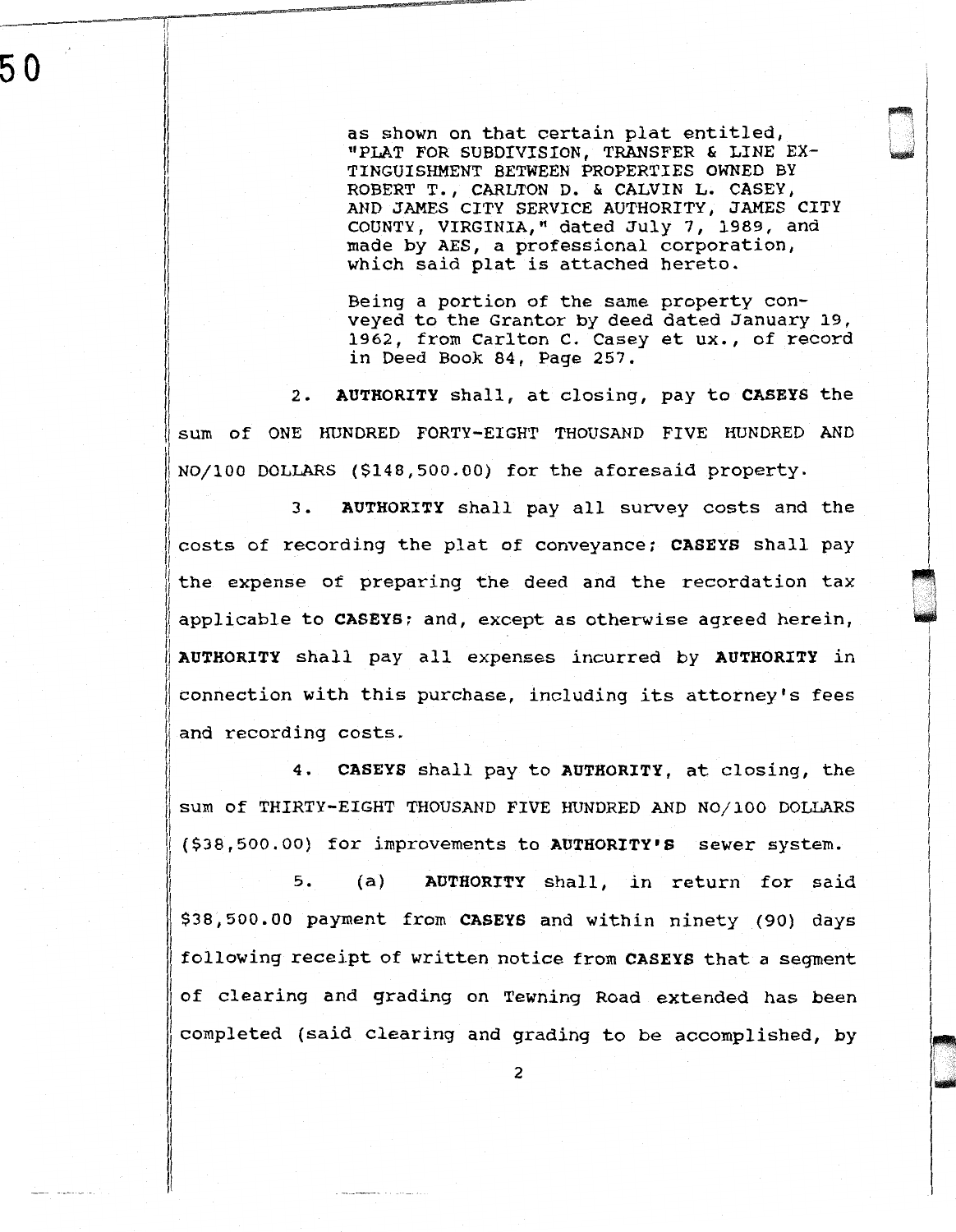ASEYS at their expense, in no more than two segments), 'nstall up to one thousand (1,000) linear feet of 2-inch minimum diameter force main for sewer service to CASEY'S property on Tewning Road extended, commencing at the terminus of existing force main on Tewning Road; (b) AUTHORITY shall purchase and install necessary pumps and appurtenances for improvements to AUTHORITY'S Lift Station 4-2, which said improvements shall increase the capacity of Lift Station 4-2 ufficient to provide an additional 55 gallons-per-minute of sewage capacity for development of CASEY'S property on Tewning Road extended, as shown on that certain plan entitled l"Preliminary Plan, Tewning Road Extension, Casey Property James City County, Virginia, Job No. 6632, November 21, 1988;" land (c) CASEYS and AUTHORITY acknowledge that, as of the signing of this contract, AUTHORITY has fully complied with the requirements set forth herein in Paragraph 5(b) with regard to the increase in the capacity of Lift Station 4-2.

명했다

51 I

6. This contract is contingent upon the following conditions:

I

!

'' I

(a) The withdrawal of the subject property from the AFD prior to acquisition by AUTHORITY;

(b) At the expense of AUTHORITY, subject property is to be rezoned to a zoning that allows expansion of the Tewning Road extended facilities by AUTHORITY. CASEYS

3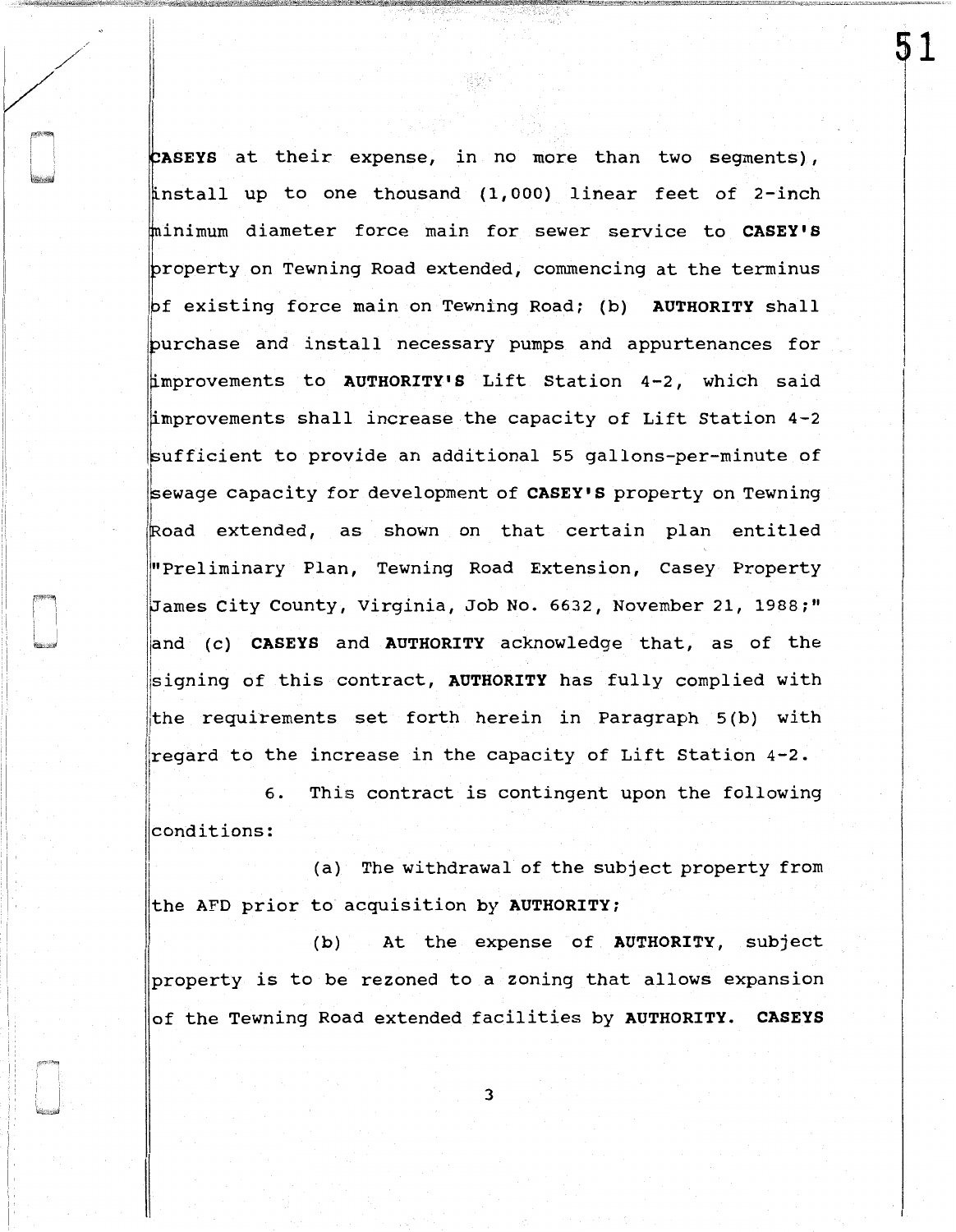will cooperate in all respects for the timely processing of the rezoning application.

WITNESS the following signatures and seals and witness the following duly authorized signatures:

4

Cnew  $(SEAL)$ CASEY ROBERT T. Marilyn J. Casey  $(SEAL)$ MARILYN T. CASEY  $\bigcap$ SEAL) CARLTON D. CASEY  $\frac{L_{\mathcal{L}_{\mathcal{A}}/d}(\mathcal{L}_{\mathcal{L}}) \cup L_{\mathcal{L}_{\mathcal{A}}/d}}{ELIZABETH W. CASEY}$  (SEAL) CALVIN L. CASEY  $\overline{y}$  $_{c}$ (SEAL)  $\ell \ell \angle$  (SEAL) ERCIL H. CASEY

JAMES CITY SERVICE AUTHORITY

 $BY:$ 

Chairman. Board of  $\ell$ Directors

ATTEST:

Secretary, Board of Directors

 $52$